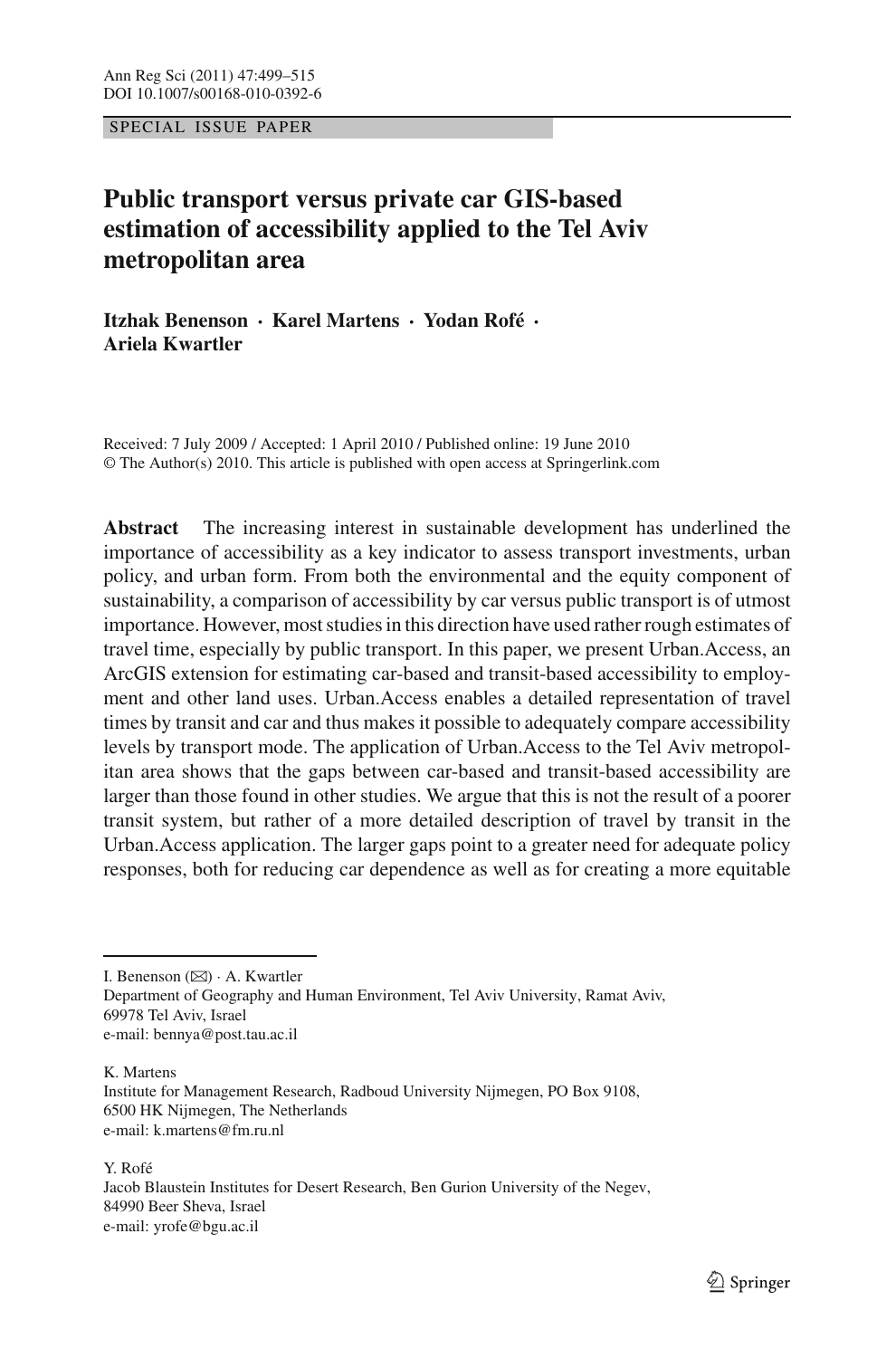transport system. Hence, we uphold that an adequate representation of transit travel times is more than a scientific matter—it is a matter of great social importance.

**JEL Classification** Major R41 · Additional R48

#### <span id="page-1-0"></span>**1 Introduction: sustainable development and accessibility**

Increasingly, accessibility is identified as a key criterion to assess transport policies, as well as land [use](#page-15-0) [developments](#page-15-0) [and](#page-15-0) [urban](#page-15-0) [service](#page-15-0) [delivery](#page-15-0) [policies](#page-15-0) [\(](#page-15-0)Bristow and Farrington et al. [2009](#page-15-0)). The recent emphasis in transport policy on accessibility is in part based on the long-standing understanding that transport is a derived need; that ultimately the accessibility provided by the transport system is what counts. Accessibility has also been identified as a performance indicator that can link land use and transport and thus provide a basis for more comprehensive, integrated policies that encompass coordinated action in both fields at once [\(Helling 1998](#page-16-0)).

The increasing interest in sustainable development has further underlined the importance of accessibility as a key indicator to assess urban form, the density and spatial distribution of people and activities, as well as urban policy. Accessibility, understood as the ability of people to reach and participate in activities [\(Garb and Levine 2002\)](#page-16-1), is a valuable criterion for each of the three pillars of sustainable development: economic development, environmental quality, and social equity.

Accessibility is often viewed as a precondition for economic development, as it enables the exchange of people (labor) and goods (products), and hence an efficient functioning of the economy [\(Bruinsma and Nijkamp et al. 1990](#page-16-2)). From the perspective of environmental quality, attention is directed towards the differences between transport modes in terms of energy use and environmental externalities [\(Feitelson](#page-16-3) [2002\)](#page-16-3). Here, it is used as a performance indicator to assess the differences in accessibility provided by more versus less energy-intensive and polluting modes of transport [\(Kwok and Yeh 2004](#page-16-4)). The social justice dimension of sustainable development, in turn, draws attention towards the distribution of benefits and burdens over members of society. Starting from transport as a derived need, accessibility is used in this context as an indicator of the extent to which all groups can participate in activities considered 'normal' to their society, such as access to employment and essential services [\(Farrington and Farrington 2005](#page-16-5)). In both cases, accessibility is a key policy indicator, and accessibility measures are necessary for adequate policy development.

In this paper, we present an accessibility measure that is especially useful to address the environmental and equity dimensions of sustainable development. Both dimensions require an accessibility measure with a strong comparative component between transport modes, although the emphasis of the comparison differs with regard to each dimension.

In case of the environmental dimension, the focus is on the degree of cardependence of a metropolitan area or part of it, given the externalities related to private car use vis-à-vis other modes of transport. When car accessibility is substantially higher than public transport accessibility, an area can be defined as car dependent and the car share in the modal split of an area is expected to be high, suggesting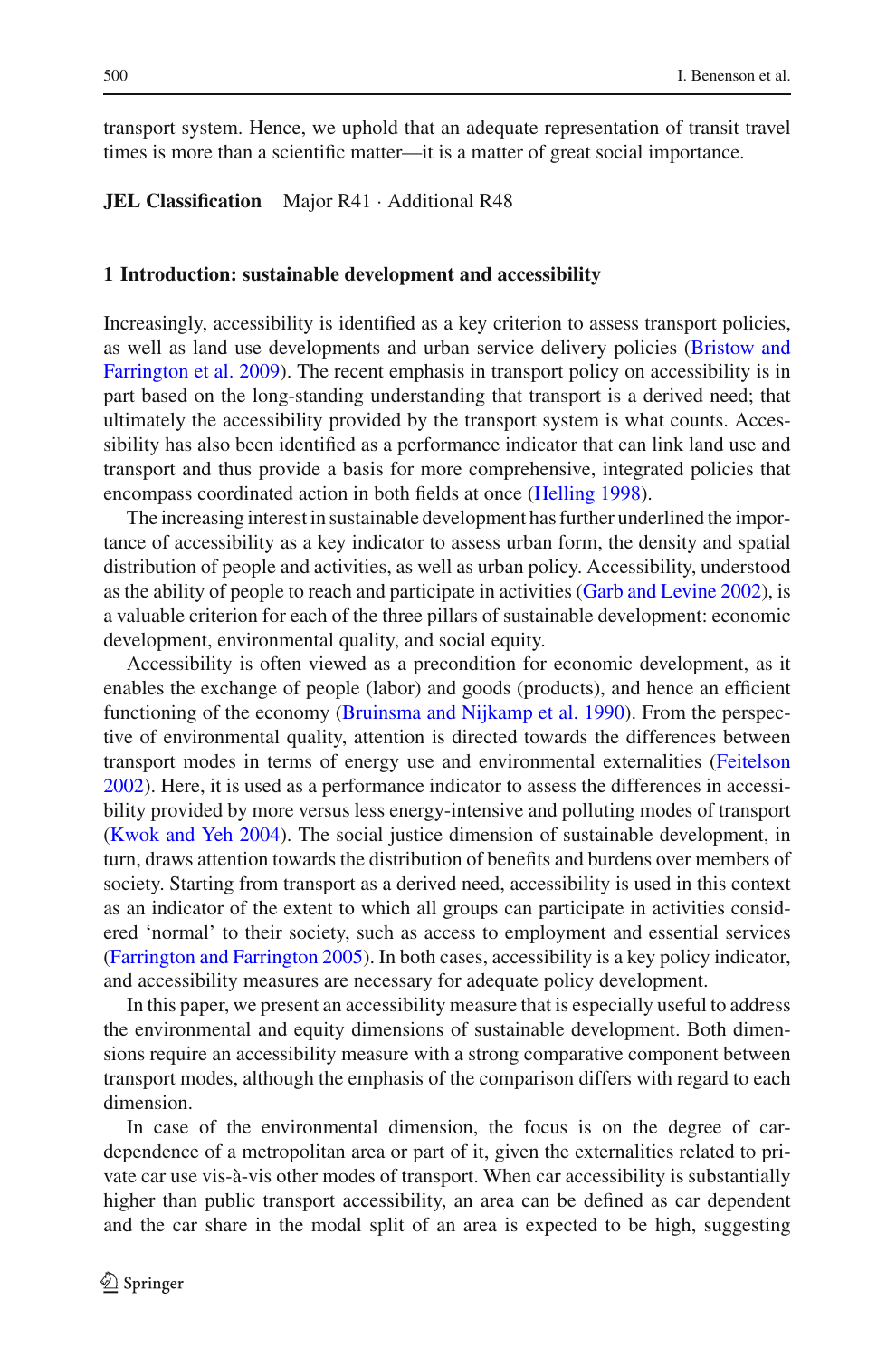that transport-related negative externalities can be reduced through an improvement of accessibility by alternative modes of transport [\(Shen 1998;](#page-16-6) [Blumenberg and Ong](#page-15-1) [2001;](#page-15-1) [Hess 2005](#page-16-7); [Kawabata and Shen 2006](#page-16-8); [Kawabata 2009](#page-16-9); [Kwok and Yeh 2004](#page-16-4)). The relevant comparison is thus car versus public transport accessibility at the level of an area (e.g. neighborhood, census tract, or transport activity zone).

From an equity perspective, too, a comparison between accessibility for different transport modes is required [\(Martens 2009](#page-16-10)). Here, too, a comparison between carbased and public transport-based accessibility is important, because, on the one hand, car tends to provide substantially higher levels of accessibility in most contemporary urban areas, and, on the other hand, access to a car is not universal due to barriers inhibiting car ownership and use (costs, legal requirements and physical abilities). As for the environmental dimension, a comparison at the intra-area level is necessary, as it provides insight into the extent to which persons or households without access to a car have a comparable level of access as car-owning persons residing in the same area.

In the following, we develop accessibility measures that make it possible to carry out these comparisons. The paper is organized as follows. Section [2](#page-2-0) provides a brief overview of existing measures of access and accessibility. In Sect. [3,](#page-5-0) we develop a comparative accessibility index, which can be used to assess accessibility from an environmental and equity perspective. Section [4](#page-8-0) presents Urban.Access, an ArcGIS application that we have developed to determine car-based and transit-based accessibility in a detailed manner. In Sect. [5,](#page-10-0) Urban.Access is applied to analyze the gaps between car-based and transit-based accessibility in the Tel Aviv metropolitan area. The paper ends with a brief discussion of the developed GIS application and the advantages it offers over existing methods to measure transit-based accessibility.

### <span id="page-2-0"></span>**2 Accessibility measures**

In order to address transport-related environmental impacts and transport-related poverty through transportation planning and policy, it is necessary to assess the scale and quality of transport alternatives available to people. In the literature, accessibility measures have been suggested as the primary tool to gain insight into these issues. In this section, we provide a brief overview of the most important accessibility measures. Based on this overview, we outline in what way the approach presented in this paper adds to the existing body of knowledge.

A wide variety of accessibility measures has been developed over the past decades. An overview is provi[ded](#page-16-12) [by,](#page-16-12) [amongst](#page-16-12) [others,](#page-16-12) [Handy and Niemeier](#page-16-11) [\(1997](#page-16-11)) and Geurs and Ritsema van Eck [\(2001](#page-16-12)). [Geurs and van Wee](#page-16-13) [\(2004\)](#page-16-13) distinguish four components that are of importance in measuring accessibility: transportation, land-use, temporal and individual. The transportation component describes the transport system expressed as the disutility for an individual to cover the distance between an origin and a destination using a specific transport mode. The land-use component consists of the distribution of various types of land-uses over space, as defined in terms of quantity (residential and employment density) and quality (level of employment, housing values or importance of services such as major hospitals or educational and cultural institutions). The temporal component reflects the temporal constraints, such as the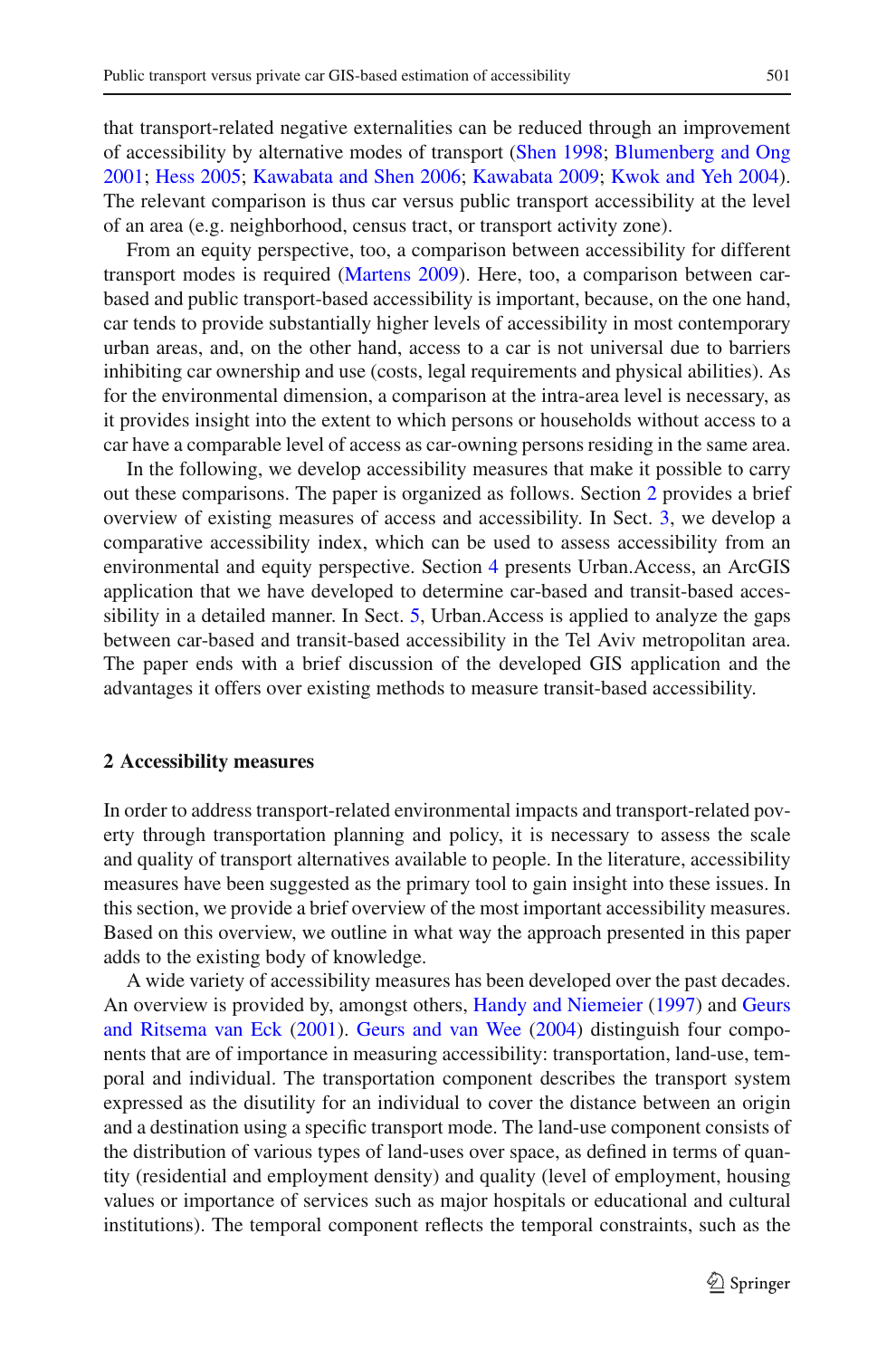availability of opportunities at different times of the day, and the time available for individuals to participate in certain activities (e.g. work, education, recreation). The individual component reflects the needs, abilities, and opportunities of individuals.

The extent to which these components are captured differs between accessibility measures. [Geurs and van Wee](#page-16-13) [\(2004\)](#page-16-13) distinguish between four types of accessibility measures:

- Infrastructure-based measures, which provide insight into the performance or service level of transport infrastructure (e.g. 'the average travel speed on the road network').
- Location-based measures, which provide insight in the accessibility of locations (e.g. 'the number of jobs within 30 min travel from origin locations').
- Person-based measures, analyzing accessibility at the individual level taking into account personal possibilities and constraints (e.g. 'the number of activities in which an individual can participate at a given time').
- Utility-based measures, analyzing the (economic) benefits that people derive from access to the spatially distributed activities.

The majority of studies that compare access by car and by transit, as is required from the perspective used in this paper, use location-based measures. This preference may come as no surprise. Infrastructure-based measures are hardly relevant, as they focus on the quality of the transport network, but do not provide insight into accessibility levels experienced between different areas or groups of households within an area. Both person-based and utility-based measures, in turn, are highly dependent on data input and therefore difficult to apply at the level of a metropolitan area (but see [Dong and Ben-Akiva et al. 2006\)](#page-16-14).

Studies that apply location-based measures to assess the differential accessibility by car and transit include [Shen](#page-16-6) [\(1998\)](#page-16-6), [Blumenberg and Ong](#page-15-1) [\(2001](#page-15-1)), [Hess](#page-16-7) [\(2005](#page-16-7)), [Kawabata and Shen](#page-16-8) [\(2006](#page-16-8)) and [Kawabata](#page-16-9) [\(2009](#page-16-9)). These and comparable studies focus on accessibility to employment and apply relatively simple estimates of mode-based travel time to compare accessibility levels. In virtually all cases, travel time thresholds are used, rather than more complex gravity-based impedance functions. The spatial scale of analysis is usually rather large, with the typical study focusing on census tracts, neighborhoods or transport activity zones. The calculation of mode-based travel times is often based on data available from transport demand models and transit schedules. For car-based accessibility, this implies that delays due to congestion are often included, while for transit in-vehicle travel time is usually employed as the input to calculate transit-based accessibility. Other components of transit-related travel time, such as access and egress times, waiting times and transit transfer times, are hardly ever included in the calculations of total transit travel time or only by using very rough estimates.

Looking at the existing work on comparative accessibility analysis, three conclusions can be drawn. First, most accessibility measures applied in the literature cited above use rather rough estimates of travel time. They calculate public transit times at the level of zones or neighborhood. While this is sufficient for car accessibility, as the few minutes of extra drive time within the neighborhood are not crucial for accessibility, the walking distance to a transit stop is very crucial for public transport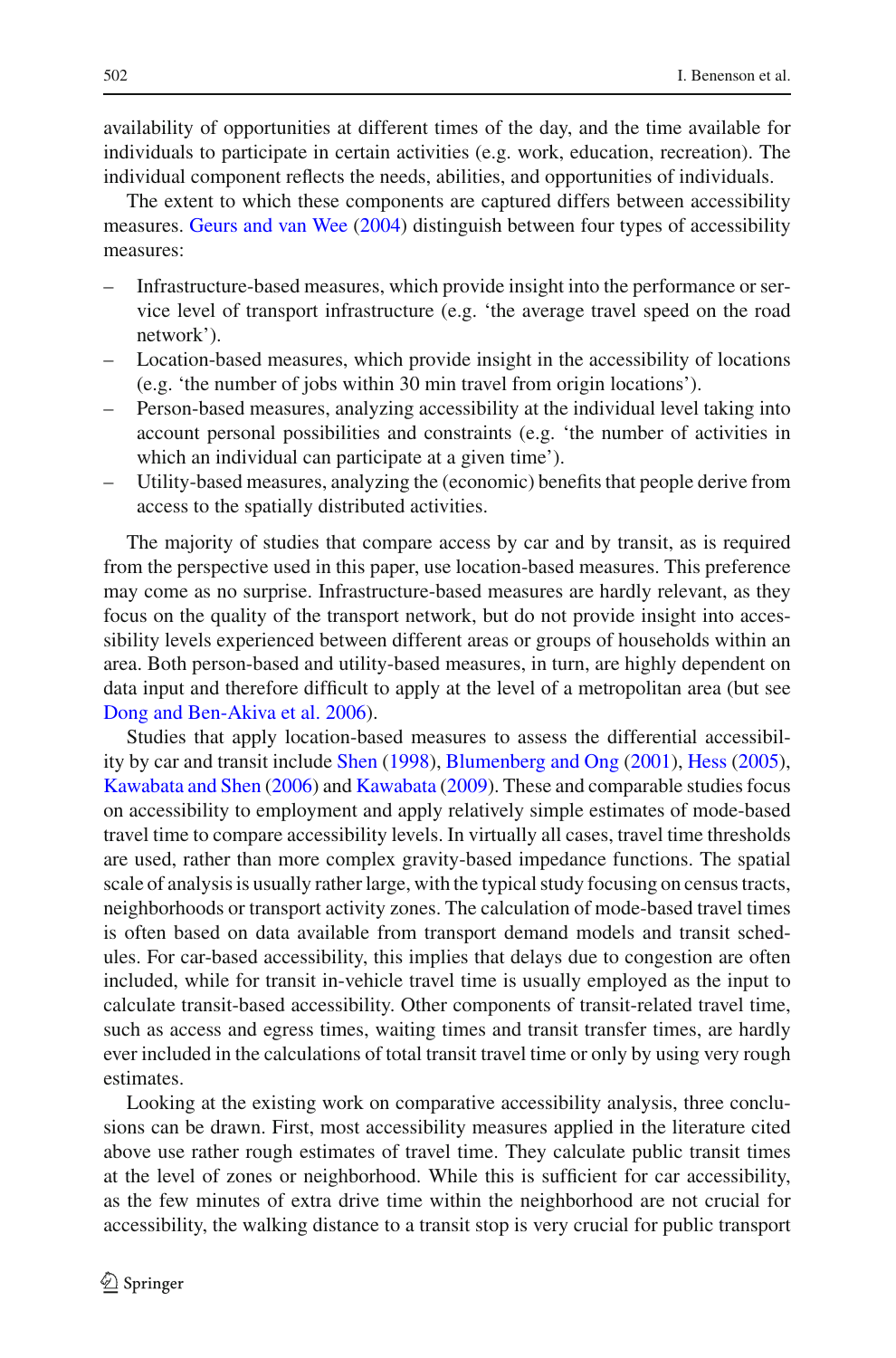accessibility. So, one side of a neighborhood or a traffic zone can be well served by transit, while the other, 800 m away, is poorly served. Hence, detailed calculations are necessary at the address level to determine transit accessibility. The resulting data can then further be aggregated over the area and is likely to differ from average transit accessibility initially calculated at an aggregate zonal level. The difference in approach is important from a comparative perspective, as total transit travel times are heavily shaped by access and egress times, as well as by the assumptions regarding expected waiting time and number of transfers between transit lines that are allowed. A more accurate assessment of travel time by public transport will thus generate a more realistic picture of the accessibility gaps between car-less versus car-owning households. This may well shed a different light on the relatively small car-transit disparities found by, e.g., [Hess](#page-16-7) [\(2005\)](#page-16-7) and therefore result in different conclusions regarding the size of the accessibility gap. In the following, we will develop a method to comparatively assess transit and car travel times.

Second, most of the studies cited earlier provide a comparison of car-based and transit-based accessibility, but do not develop a practically applicable tool to carry out such assessments. As a result, the studies tend to remain in the academic realm, while comparative accessibility analysis is strongly called for in planning practice, for both environmental and equity reasons, as outlined in the Sect. [1.](#page-1-0)

Third, the authors carrying out comparative accessibility analysis primarily call for increasingly complex access measures (e.g. [Doi and Kii et al. 2008](#page-16-15)). While there are solid theoretical grounds to include, for example, competition over jobs into accessi-bility measures [\(Kawabata 2003,](#page-16-16) p. 1653), we argue that for application in the context of transport and land use planning, simple measures are to be preferred over more complex measures. We see three reasons for this. First, while it has been acknowledged that most accessibility measures, with the exception perhaps of infrastructure-based measures, are comparative in nature, there has still been a tendency to develop measures that 'better' represent real-life accessibility levels. However, from the sustainability perspective, a perfect match between the particular estimates of accessibility and reallife accessibility levels is of limited importance. More important is the capability of such measures to identify the existing *large* disparities in accessibility levels. It is by no means certain that more comprehensive measures provide better estimates of these disparities or result in the identification of different areas or neighborhoods that experience substantial disparities. Second, we contend that comprehensive measures are at odds with the practice of transport planning, which tends to rely on relatively simple measures of car accessibility (notably, level-of-service indicators). In addition, the comprehensive measures are very difficult to use in land use decisions, as often very little is known about a projected development except its overall residential and employment densities and how it is connected to the street grid.

Given the tension between rigor and relevance, the latter is to be preferred in developing accessibility measures to address the environmental and equity dimensions of sustainability. This is especially prudent, given the complex and often inventive ways in which people adapt their travel habits to needs and constraints and the consequences for accessibility levels which could be derived from these strategies. What we are attempting here is to measure only the extent to which the land use–transportation system enables and supports an environmentally sound and equitable mode of travel.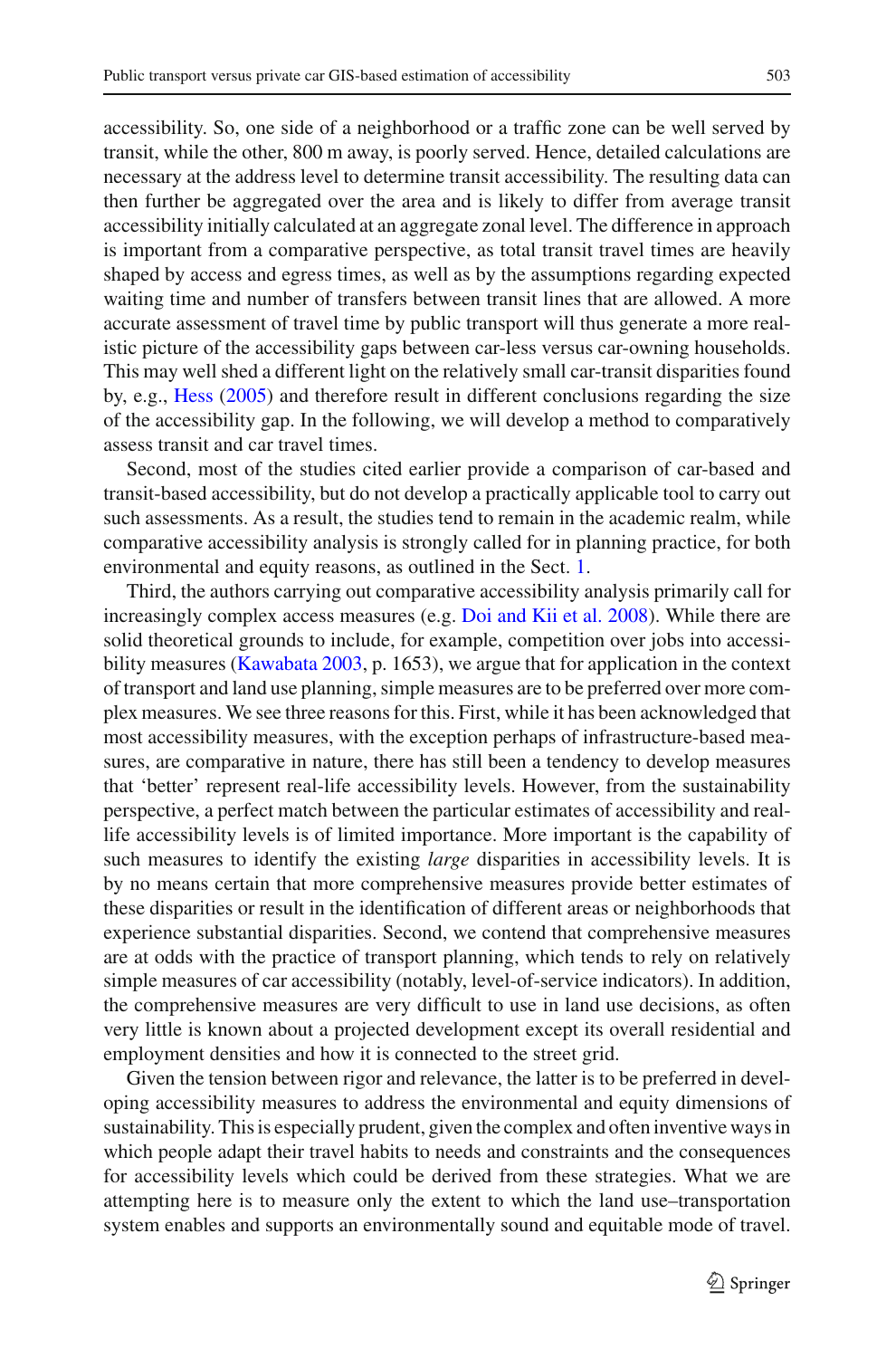This is essentially captured by the comparison of car versus transit accessibility and the measures developed below that express the difference between them.

The method for comparative analysis of accessibility presented here differs in two respects from previous work in this direction. First, we present a *practically applicable*, GIS-based, tool that can be used in metropolitan areas throughout the world to assess car-based and transit-based accessibility (provided that the necessary data are available). Second, building on the GIS-based character of the application, we develop a technique to make *more accurate estimates* of transit-based accessibility, and, hence, are able to reveal existing accessibility gaps in a more detailed manner. The method is based [in](#page-16-4) [part](#page-16-4) [on](#page-16-4) [insights](#page-16-4) [from](#page-16-4) [previous](#page-16-4) [studies](#page-16-4) [into](#page-16-4) [accessibility](#page-16-4) [disparities](#page-16-4) [\(](#page-16-4)Kwok and Yeh [2004;](#page-16-4) [Kawabata 2009](#page-16-9)), as well as from studies on public transport quality [\(Wu and Hine 2003](#page-16-17); [Wu and Murray 2005;](#page-16-18) [Lao and Liu 2009](#page-16-19)).

It should be noted that the method presented here differs from comparable approaches that could be em[ployed](#page-16-20) [using](#page-16-20) [standard](#page-16-20) [travel](#page-16-20) [forecasting](#page-16-20) [methods](#page-16-20) [\(e.g.](#page-16-20) de Dios Ortuzar and Willumsen [2001](#page-16-20)) and software (such as TRANSCAD). Travel forecasting methods are first and foremost employed to determine the future demand for transport on each link of the (future) transport network. As such, optimal path algorithms are of key importance to determine the use of each transport link. While travel forecasting software could be employed to calculate car-based and transit-based accessibility levels, the use of optimal path algorithms makes this substantially more time-consuming. Our approach does not aim to forecast travel demand, but to assess the extent to which different locations can be accessed from each and every location in a study area. The calculation of an optimal path is not necessary for this purpose. As discussed in the following, travel speeds on the different components of the transport network can be derived from the results of transport models or based on data on actual speeds on the network. Note that we are looking into the structural inequalities built into the land-use and transportation system, as a first step in formulating policy to overcome them.

## <span id="page-5-0"></span>**3 Accessibility measure**

Like other studies into accessibility disparities, we develop a *location-based* measure of accessibility to urban functions and to employment. We start with the transport component and estimate access and service areas for a given type of transportation mode (car and transit). Given the dominance of the bus system in the Tel Aviv transit network, the analysis has been limited to the bus system only. The method has been developed in such a way that additional transit modes (the existing train lines or the future light rail line) can be incorporated into the analysis in the future.

In what follows, the variables related to public transportation have an index B (Bus) and the variables related to private cars have an index C (Car). The variables that regard trip origin have an index O, while those related to the destination have an index D.

3.1 Definition of mode-based accessibility

Following other studies, our measures of accessibility are based on the estimate of the *travel time* between (O)rigin and (D)estination. We define them for a given transportation (M) ode: public  $(B)$ us, and private  $(C)$ ar.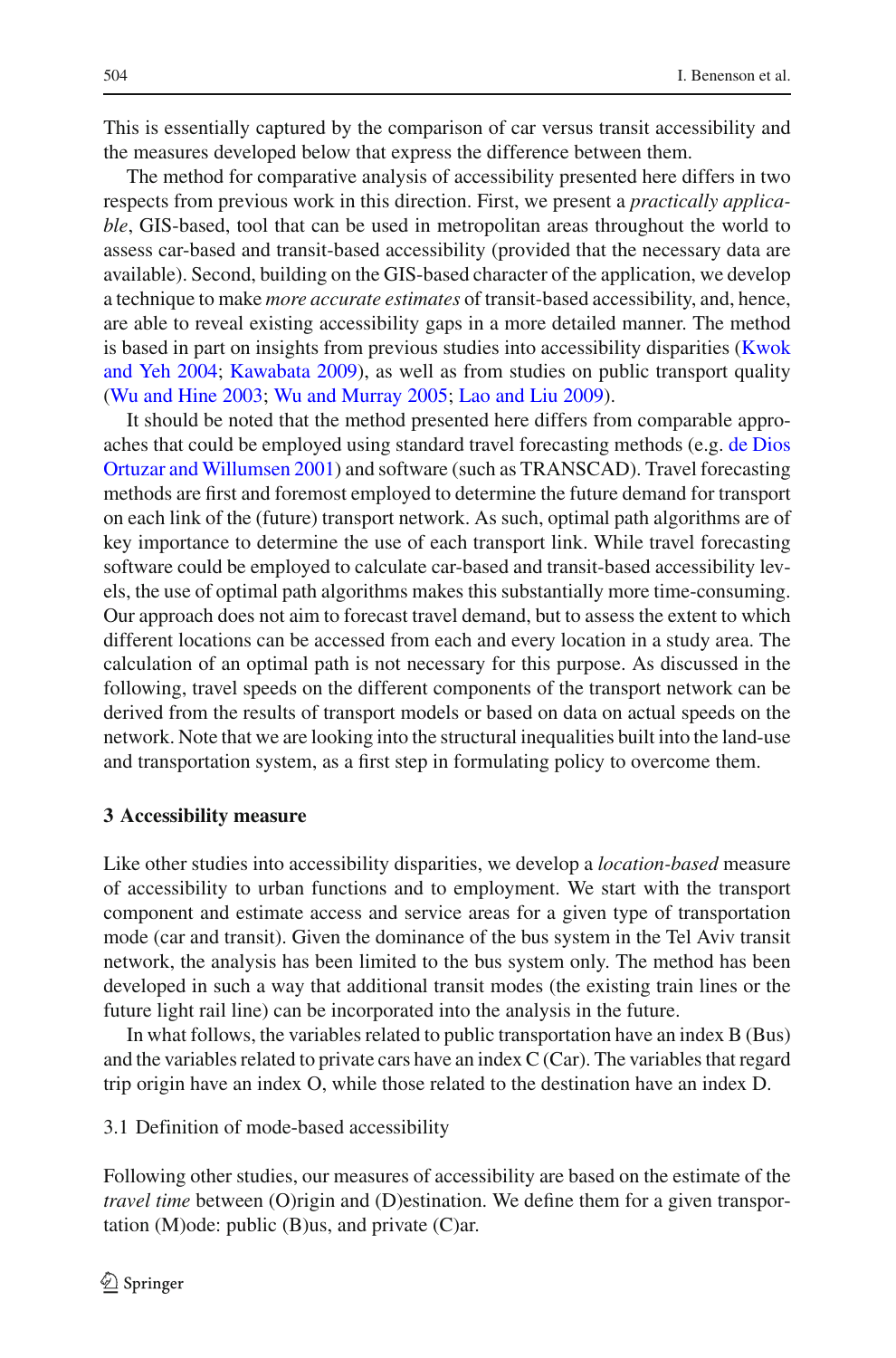# – *Bus travel time (BTT):*

| $BTT =$ Walk time from origin to a stop of Bus 1   |     |
|----------------------------------------------------|-----|
| $+$ Waiting time of Bus 1 $+$ Travel time of Bus 1 |     |
| $+$ Transfer walk time to Bus 2 + Waiting          |     |
| time of Bus 2 + Travel time of Bus 2 + [Transfer   |     |
| component related to additional buses]             |     |
| $+$ Walk time from the final stop to destination.  | (1) |
|                                                    |     |

The square brackets in the formula denote optional components. Noting that walking velocity is essentially lower than that of a car or bus, we assume that given the origin O and the destination D, an agent always starts a trip at a bus stop relatively close to O and arrives at a bus stop relatively close to D. In what follows, we specify "relatively close" as a bus stop at 300 m air distance from O or D, i.e., within a 5- to 10-min walk from O or D.

– *Car travel time (CTT):*

$$
CTT = Walk time from origin to the parking place + Car trip time + Walk time from the final parking place to destination
$$
 (2)

We assume that road congestion influences both BTT and CTT in the same proportion, that is, if BTT increases with the growth of congestion 20%, similar increase is characteristic of CTT. This is in line with the current Tel Aviv situation, in which well-functioning bus lanes that circumvent congestion are virtually lacking.

– *Access Area and Service Area:*

*Access Area:* Given origin O, transportation mode M, and travel time  $\tau$ , let us define Mode Access Area,  $MAA<sub>O</sub>(\tau)$ , as the area containing all destinations D that can be reached from O with M during MTT  $\lt \tau$  (MTT = Mode Travel Time).

*Service Area:* Given destination D, transportation mode M, and travel time  $\tau$ , let us define Mode Service Area,  $MSA_D(\tau)$ , as the area containing all origins O from which given destination D can be reached with M during MTT  $\leq \tau$ .

While essentially the same calculation, the access area is more relevant to assess the relative accessibility from different residential areas, while the service area is useful to assess the accessibility to various employment and service centers. The former is especially relevant for the analysis of the equity component of accessibility, while both measures are relevant for assessing accessibility from the environmental perspective.

3.2 Defining accessibility as the ratio of access or service areas

In line with the goal of the paper and the literature [\(Kwok and Yeh 2004](#page-16-4)) we have developed two comparative accessibility measures. The measures define accessibility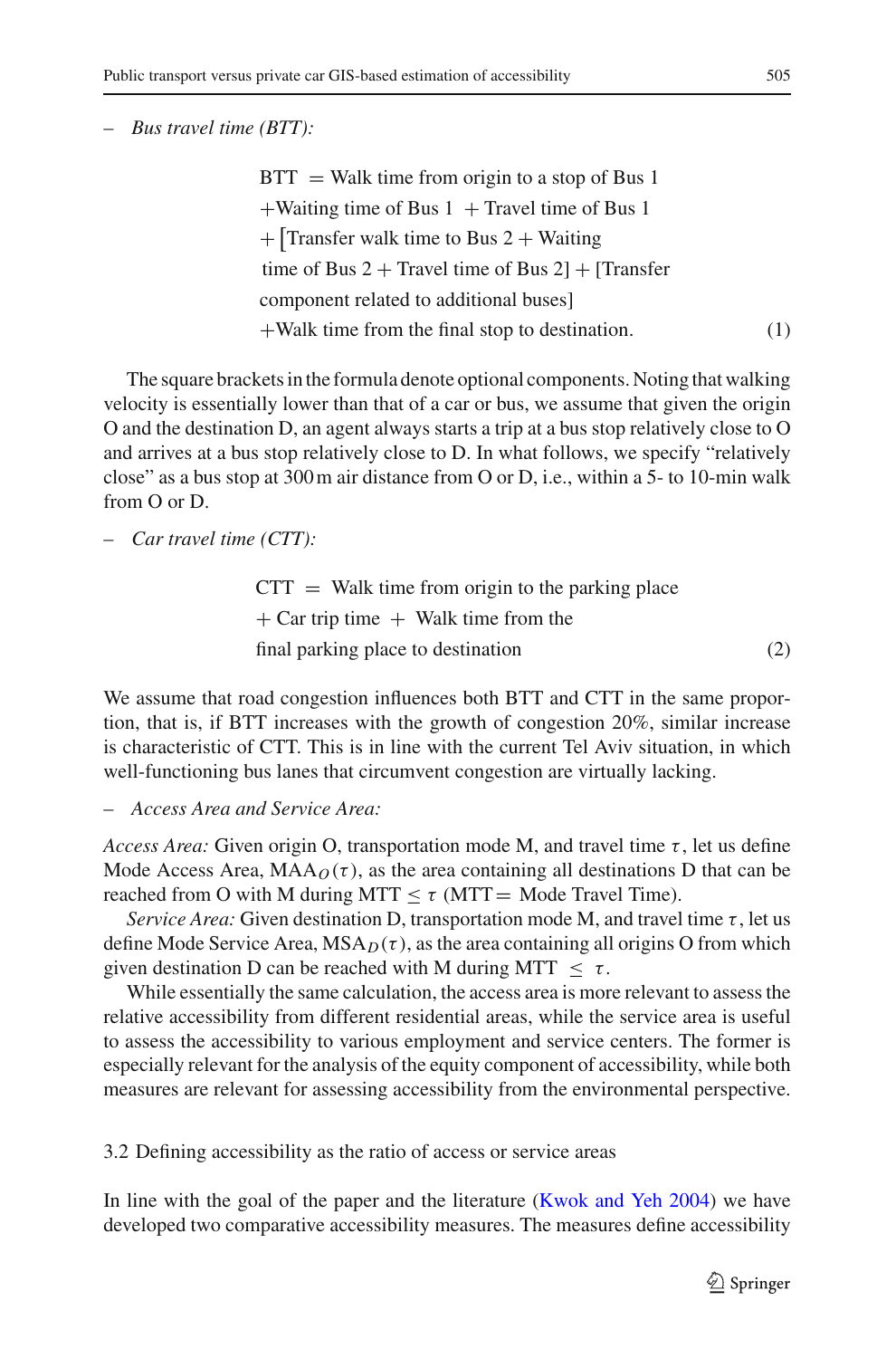levels in terms of the *gap* between transit-based and car-based accessibility. More specifically, we have defined two accessibility measures that describe the disparities between transit-based and car-based accessibility: the Access Area ratio, and the Service Area ratio.

<span id="page-7-0"></span>Given an origin O, we define the *Bus to Car (B/C) Access Areas ratio* as

$$
AA_{O}(\tau) = BAA_{O}(\tau) / CAA_{O}(\tau)
$$
\n(3)

<span id="page-7-1"></span>Given the destination D, we define the *Bus to Car (B/C) Service Area ratio* as

$$
SA_D(\tau) = BSA_D(\tau) / CSA_D(\tau)
$$
 (4)

Formulae [\(3\)](#page-7-0) and [\(4\)](#page-7-1) can be easily specified for a particular type k of destinations  $D_k$  or origins  $O_k$  and, further, towards including destination and origin capacities  $D_k$ , Capacity,  $O_k$ , Capacity (for instance high-tech enterprises with destination capacity defined as a number of jobs, or low cost dwellings with origin capacity defined as number of apartments). The B/C Access Area ratio to destinations of type k can be defined as the sum of capacities of the destinations (e.g., the number of low wage jobs) that can be accessed during time  $\tau$  with Bus and Car:

$$
AA_{O,k}(\tau) = \Sigma_{Dk} \{D_k, \text{Capacity} | D_k \in BAA_O(\tau)\} / \Sigma_{Dk}
$$
  
× 
$$
\{D_k, \text{Capacity} | D_k \in CAA_O(\tau)\}
$$
 (5)

<span id="page-7-2"></span>Likewise, B/C Service Area ratio for origins of type k can be defined as the sum of capacities of the origins (e.g., number of apartments in low income neighborhoods) that can be accessed during time  $\tau$  with Bus and Car, respectively:

$$
SA_{D,k}(\tau) = \sum_{Ok} \{O_{k,Capacity}|O_{k} \in BSA_{D}(\tau)\}/\sum_{Ok} \times \{O_{K,Capacity}|O_{k} \in CSA_{D}(\tau)\}
$$
\n
$$
(6)
$$

<span id="page-7-3"></span>The sum of the nominators of  $(5)$ – $(6)$  is the overall capacity of the access/service areas estimated for the bus mode and the sum in the denominator is the overall capacity of the access/service areas estimated for the car mode.

The formulae  $(3)$ – $(6)$  result in index varying between 0 and 1 or, alternatively, between 0 and 100%. The interpretation of this index is straightforward, even for the more complex formulae  $(5)$  and  $(6)$ . For instance, for destinations of type j (job), an outcome like  $AA<sub>O</sub>$ ,  $(60 \text{ min})=0.3$  would mean that "within 60 min of travel, bus users have access to 30% of jobs compared to car users". Likewise, for origins of type l (low-cost apartments),  $SA<sub>D</sub>$ ,  $(60 \text{ min}) = 0.3$  would mean that "the number of bus users" living in a low-cost apartment that can reach the selected destination during 60 min travel is 30% compared to the number of car users that can reach that destination".

Due to lack of space, we only apply formulae [\(3\)](#page-7-0) and [\(5\)](#page-7-2) in the remainder of the paper, and estimate Access Area ratio [\(3\)](#page-7-0) for all urban land uses taken together, as well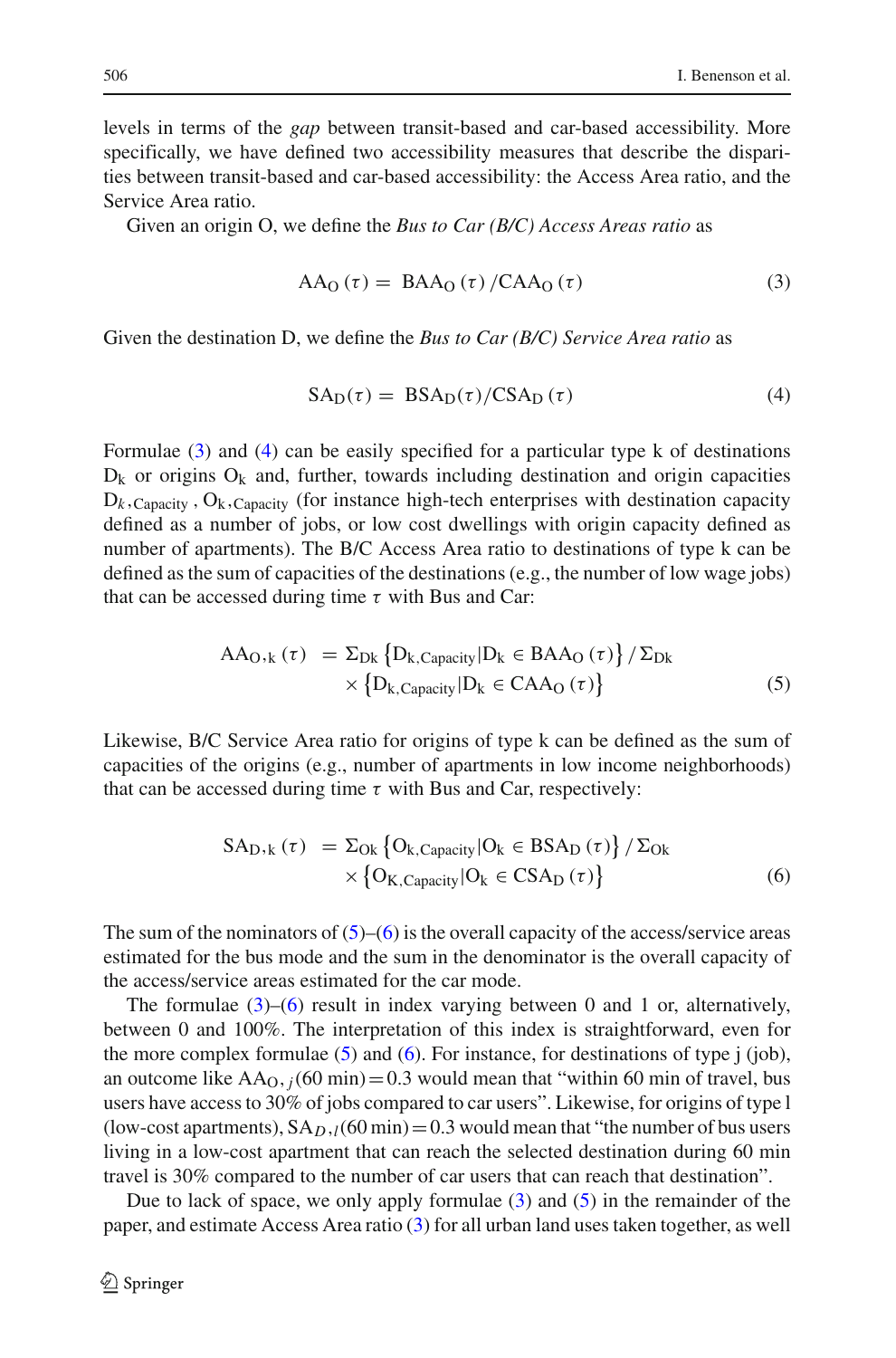as Job Access Ratio according to [\(5\)](#page-7-2), in the latter case accounting for job capacity in terms of total number of jobs in the traffic area zone.

# <span id="page-8-0"></span>**4 Urban.Access as a tool for estimating accessibility**

To implement the aforementioned framework we have developed Urban.Access, a GIS application. Urban.Access is a Visual Basic for Applications (VBA) program developed by us within the ArcGIS environment for estimating transit-based Access and Service Areas. The estimates of transit accessibility obtained with Urban.Access are further combined, with the help of ArcGIS Model Builder, with the estimates of car-based accessibility obtained with the ArcGIS Network Analyst.

Urban.Access makes it possible to construct car and transit access and service areas for a chosen time frame from/to any area in a metropolitan area. Based on the access/service areas, it enables calculating car-based and transit-based accessibility to different types of land uses or set of locations. It furthermore generates indices of accessibility, as [\(3\)](#page-7-0) and [\(4\)](#page-7-1), and indices of accessibility for origins/destinations of particular types accounting for their capacities, as [\(5\)](#page-7-2) and [\(6\)](#page-7-3), provided the required data are available.

The Urban.Access GeoDatabase consists of

- A layer of roads with the attributes sufficient for constructing a network, and, if available, a table of turn restrictions. The average speed of the private car and public transport should be provided for each road link, for peak and off-peak hours, or at the higher temporal resolution.
- A layer of transit stops and a layer of the transit lines: each transit line should be related to the links of the road network it passes. The stops of different lines located at the same point in space are considered as different stops. Each transit stop is related to its line.
- A table of transit departure and arrival times, by line.
- Optional: layers of urban land uses and layers of origin/destinations of various types with capacities given.

These layers and table are necessary for estimating transit access/service areas and accessibility as given in [\(3\)](#page-7-0) and [\(4\)](#page-7-1); the optional layer of the land-uses or of origin/ destinations of a given type enables estimating accessibility by types and in respect to origin/destination capacities, as given by  $(5)$  and  $(6)$ .

Important to note, that based on the layers of stops and lines, at the preprocessing stage, Urban.Access constructs a table of transfers. This table contains all pairs of stops at a distance below the "maximum transfer distance" (a pre-defined maximum walking distance, here set at 500 m air distance) and the distance between these stops. It is used for estimating possible travelers' transfers between different transit lines. For the Tel Aviv bus network, with its 350 basic bus lines, the majority of which have several variants depending on the time of the day and the day of the week (ca. 2,300 variants altogether), and ca. 65,000 stops at ca. 10,000 different locations, the table of transfers contains ca. 5,000,000 records.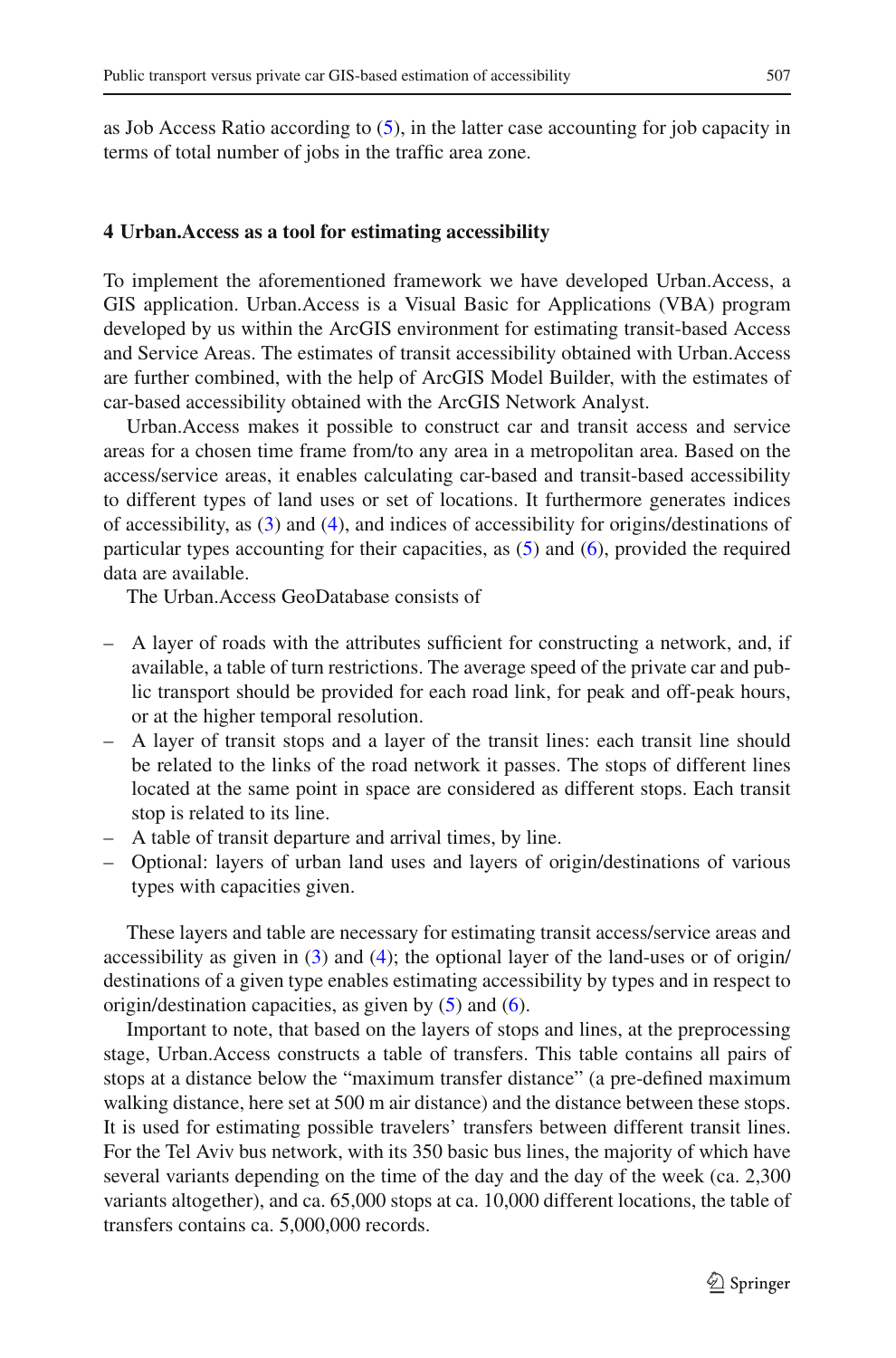# 4.1 Parameter setting in Urban.Access

To run Urban.Access, the user has to define a number of parameters:

- Day of the week: This is necessary, as bus timetables vary by day of the week.
- Trip start time: In case of an access area, this parameter defines the time an agent arrives to the initial bus stop/parking place and starts waiting for a bus or driving. In case a service area is calculated, this parameter denotes the time an agent aims at arriving to a stop within the area of destination (and continues to the final destination by foot).
- Maximum waiting time at initial stop: If an agent waits at the start for longer than the predefined maximum time, the trip is canceled. This parameter represents the knowledge of agents of the bus time-schedule at the initial stop.
- Walking speed: This is employed for estimating the time necessary for transfer between bus stops, as well as the access time to the initial bus stop and egress time to the destination. In the current version of Urban.Access, only transfer time between lines is incorporated in the calculations. For reasons of simplicity, access and egress times are currently assumed to be equal for the bus and car modes.
- Access or egress walking distance: The maximum distance a person is willing to walk to the first and from the last bus stop.
- Maximum total travel time (i.e. travel time threshold): The maximal allowed travel time, excluding the time necessary to access the car/transit system or to walk to the final destination from the car park/final bus stop.
- Maximum number of transfers between bus lines: 0, 1, or 2. In the paper, we compare the results for 0 and 1 transfer.
- The user has to choose if either Access Area or Service Area is estimated.

In the results presented below, we examine the effects of maximum travel time on accessibility. More research is necessary to examine the sensitivity of results to the effect of walking time to the transport mode of choice as well as to the variations in numerical values of parameters.

It is important to note that Urban.Access is based on the Network Analyst extension of ArcGIS and employs its component which calculates "Network Service Area" for the car mode. The popular ArcGIS software was chosen to fit the software choice of the Tel Aviv Municipality. The use of advanced transportation software, such as TransCAD, would demand reprogramming of the application, but could merit from TransCAD's built-in abilities, such as its ability to find the optimal bus travel path between two stops.

#### 4.2 Applying Urban.Access for estimating access areas

Figure [1](#page-10-1) provides an example of the results generated by the Urban.Access application. It gives the access area for the Tel Aviv University bus terminal, at 0700 hours on Monday, for a travel time threshold of 45 min, a maximum of one transfer, and a maximum walking distance to the initial bus stop of 300 m air distance.

The overall bus and car access areas, presented in Fig. [1,](#page-10-1) are 87 and 796 km<sup>2</sup> for the overall area, and  $64$  and  $273 \text{ km}^2$  for the urban land-uses. Their comparison enables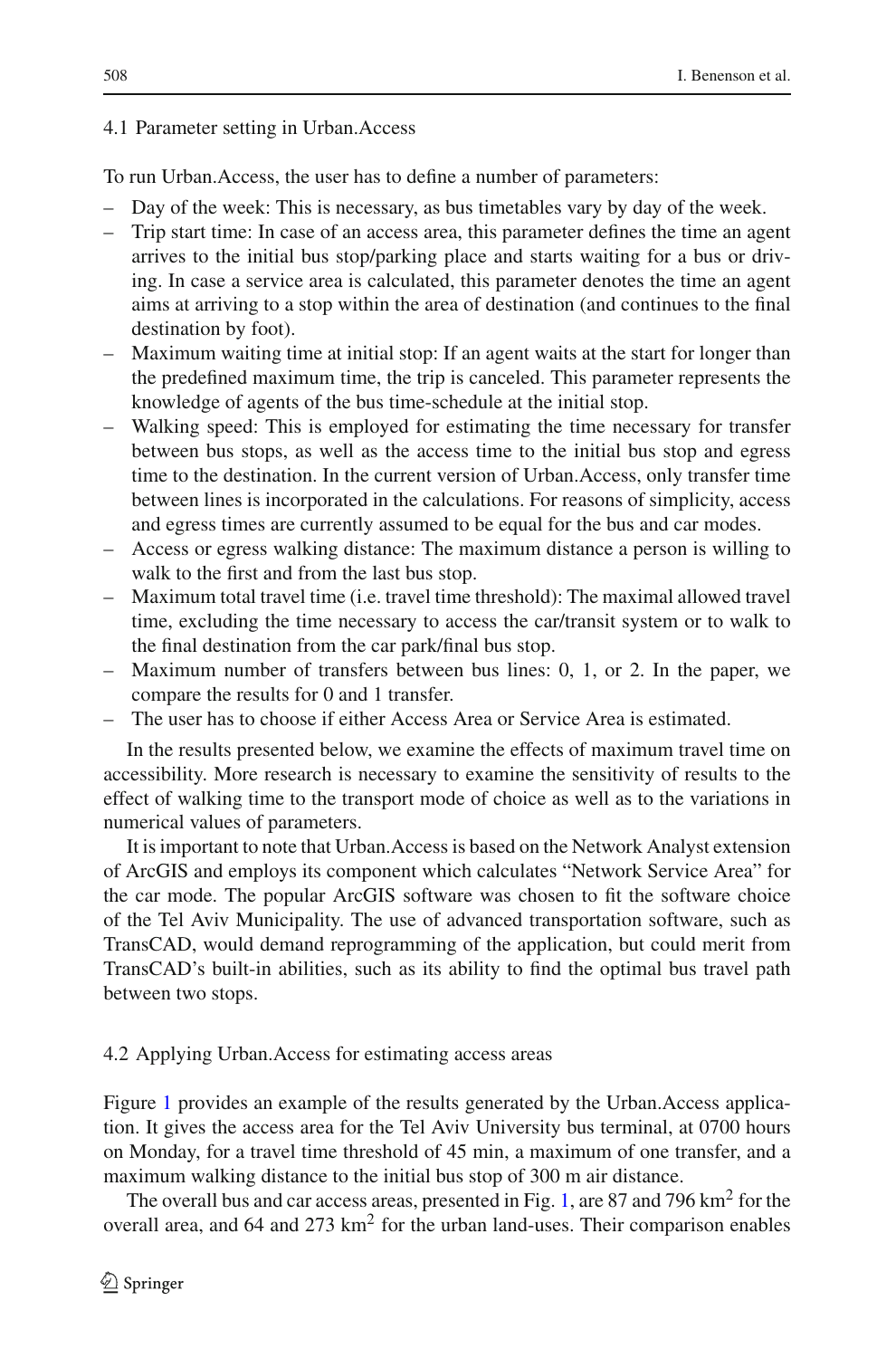

<span id="page-10-1"></span>**Fig. 1 a** All bus stops in the traffic zone containing the Tel Aviv University bus terminal (*circle*); **b** 45- min bus and car access areas, the latter presented by 15- min rings; and **c** 45- min bus and car access areas limited to the layer of urban land uses

estimation of the transit-to-car Access Area index  $(AA_{\theta}(\tau))$  index) for a 45- min travel time threshold (excluding the initial pedestrian walks):

$$
AA_O(45 \text{ min}) = 87 \text{ km}^2 / 796 \text{ km}^2 = 0.11 \text{ (for overall area)}
$$
  

$$
AA_O(45 \text{ min}) = 64 \text{ km}^2 / 273 \text{ km}^2 = 0.23 \text{ (for urban land-uses)}
$$

Urban.Access thus shows that transit-based accessibility of Tel Aviv University is nearly ten times as poor as car-based accessibility when all land in the metropolitan area is taken into account, and over four times as poor when only urban land uses are taken into account.

# <span id="page-10-0"></span>**5 Analysis of accessibility in tel aviv metropolitan area**

We have applied Urban.Access to analyze the accessibility gaps in the Tel Aviv metropolitan area, for both urban land uses and employment. Below, we present the first results of this analysis. First, we turn to the overall figures, and then discuss the variation over the metropolitan area.

# 5.1 Overall accessibility gaps

The Urban.Access application makes it possible to estimate accessibility for any partition of the urban area, thus providing insight into the size of the gaps between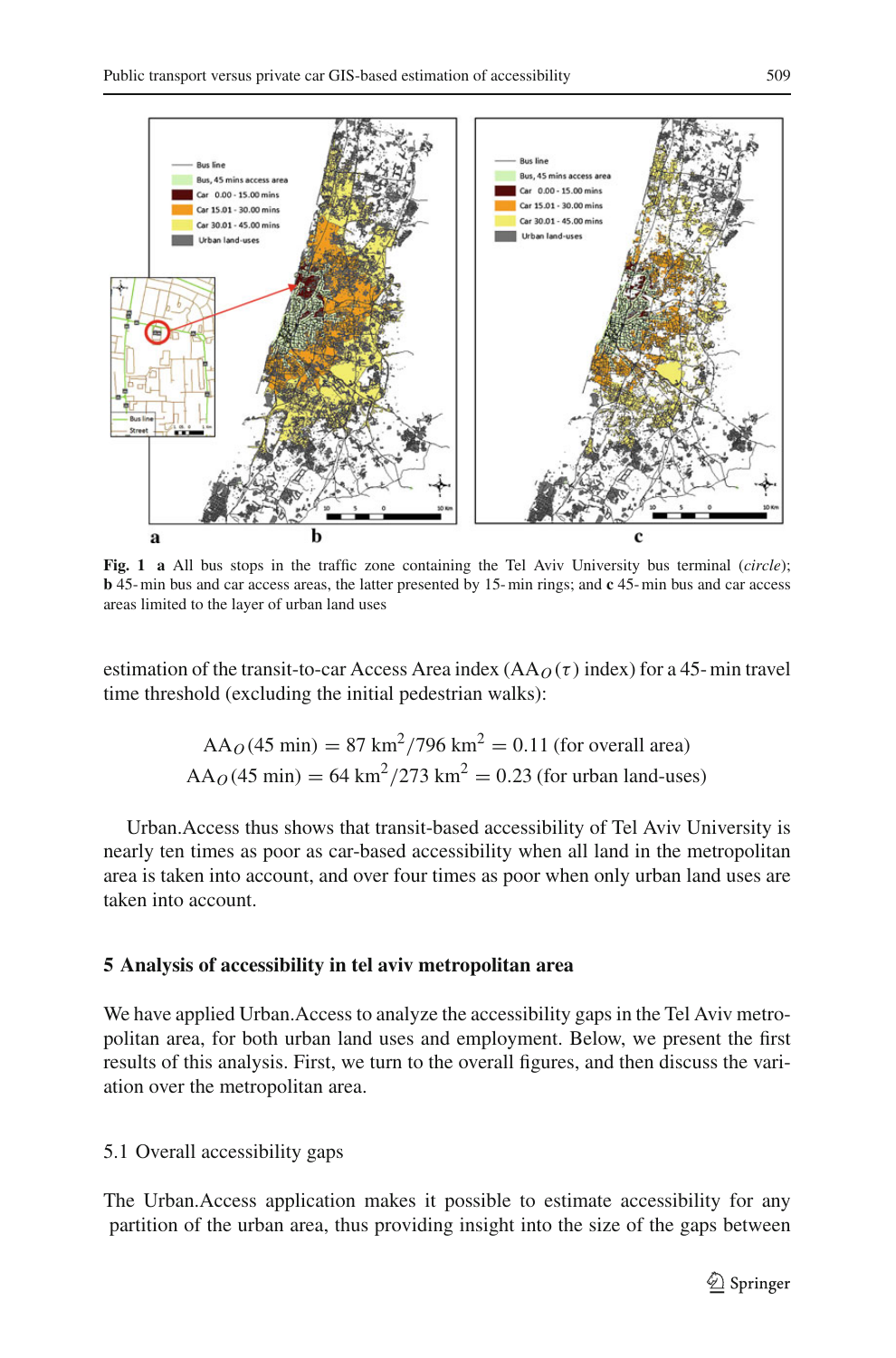| Travel time threshold                                                                | $30 \text{ min}$ |       | $40 \text{ min}$                                      |      | $50 \text{ min}$ |                                                 | $60 \text{ min}$ |      | Average |      |
|--------------------------------------------------------------------------------------|------------------|-------|-------------------------------------------------------|------|------------------|-------------------------------------------------|------------------|------|---------|------|
| Time of day (hours)                                                                  | 0700             | 1200  | 0700                                                  | 1200 | 0700             | 1200                                            | 0700             | 1200 | 0700    | 1200 |
| Direct trip                                                                          | 0.069            | 0.047 |                                                       |      |                  | 0.057 0.041 0.052 0.040 0.048 0.040 0.057 0.042 |                  |      |         |      |
| One transfer                                                                         | 0.167            |       | 0.099 0.167 0.110 0.186 0.127 0.206 0.153 0.182 0.122 |      |                  |                                                 |                  |      |         |      |
| One transfer/Direct trip 2.420 2.106 2.930 2.683 3.577 3.175 4.292 3.825 3.193 2.905 |                  |       |                                                       |      |                  |                                                 |                  |      |         |      |

<span id="page-11-1"></span>**Table 1** Access Area indices  $(AA_O, Ur band and use (t)$  indices) for urban land-use destinations as dependent on travel time threshold and time of day (0700 vs. 1200 hours)

Lower numbers point at larger gaps between car-based and transit-based accessibility

transit-based and car-based accessibility over the whole metropolitan area. This enables a comparison between metropolitan areas, as well as an assessment of the general impacts of specific policy interventions. Here, we present the results of Urban.Access regarding the average accessibility gap for urban land uses and for employment, for both peak and off-peak hours, for direct trips and for trips with one transfer.<sup>1</sup>

The accessibility gap for urban land uses is presented in Table [1.](#page-11-1) This roughly estimates access to residential and industrial areas, as well as leisure areas and services, and thus provides an indicator of the general level of accessibility. As might be expected, the variation of accessibility is very high: the coefficient of variance  $(CV = STD \times 100\%$ /Mean) is about 80–90% for each of the values presented in Tables [1](#page-11-1) and  $2<sup>2</sup>$  $2<sup>2</sup>$ 

Table [1](#page-11-1) clearly shows that transit-based accessibility is substantially lower than car-based accessibility. During the peak hours, transit serves about 6% of the total amount of urban land uses served by the car, when only direct transit trips are allowed, and about 18% in case of one transfer. During off-peak hours, these values decrease to about 4 and 12%, respectively. These differences are a direct consequence of higher bus frequencies and line density in the peak hours, resulting in lower waiting times at the initial bus stop and lower transfer times, as well as lower car travel times outside peak hours.

The data furthermore show that, if no transit transfer is allowed, the Access Area index  $(AA_{\Omega}(\tau))$  does not improve with a growth in the travel time threshold, neither in peak nor in off-peak hours; in fact it actually degenerates. In contrast, when one transfer is allowed, the index slowly but continuously increases, from a value of 17 to 21% for a trip during the peak hours and from 10 to 15% during off-peak hours. These findings can be linked to the connectivity of the bus line network and underline its importance for transit-based accessibility.

Table [2](#page-12-0) shows the results of the analysis of accessibility to employment in the metropolitan area. Like in the case of all urban land uses, there is a substantial gap between transit-based and car-based accessibility to employment. On average, transit

<span id="page-11-0"></span><sup>&</sup>lt;sup>1</sup> Almost all the areas in Tel Aviv metropolitan area can be reached with one transfer and the difference between the accessibility with one versus two transfers is insignificant.

<span id="page-11-2"></span><sup>&</sup>lt;sup>2</sup> The CVs of TAZ accessibility for all combinations of conditions presented in Tables [1](#page-11-1) and [2](#page-12-0) always vary within the 70–90% interval for the direct trip and within the 40–60% interval for one transfer and, by this reason, we do not include them into the tables.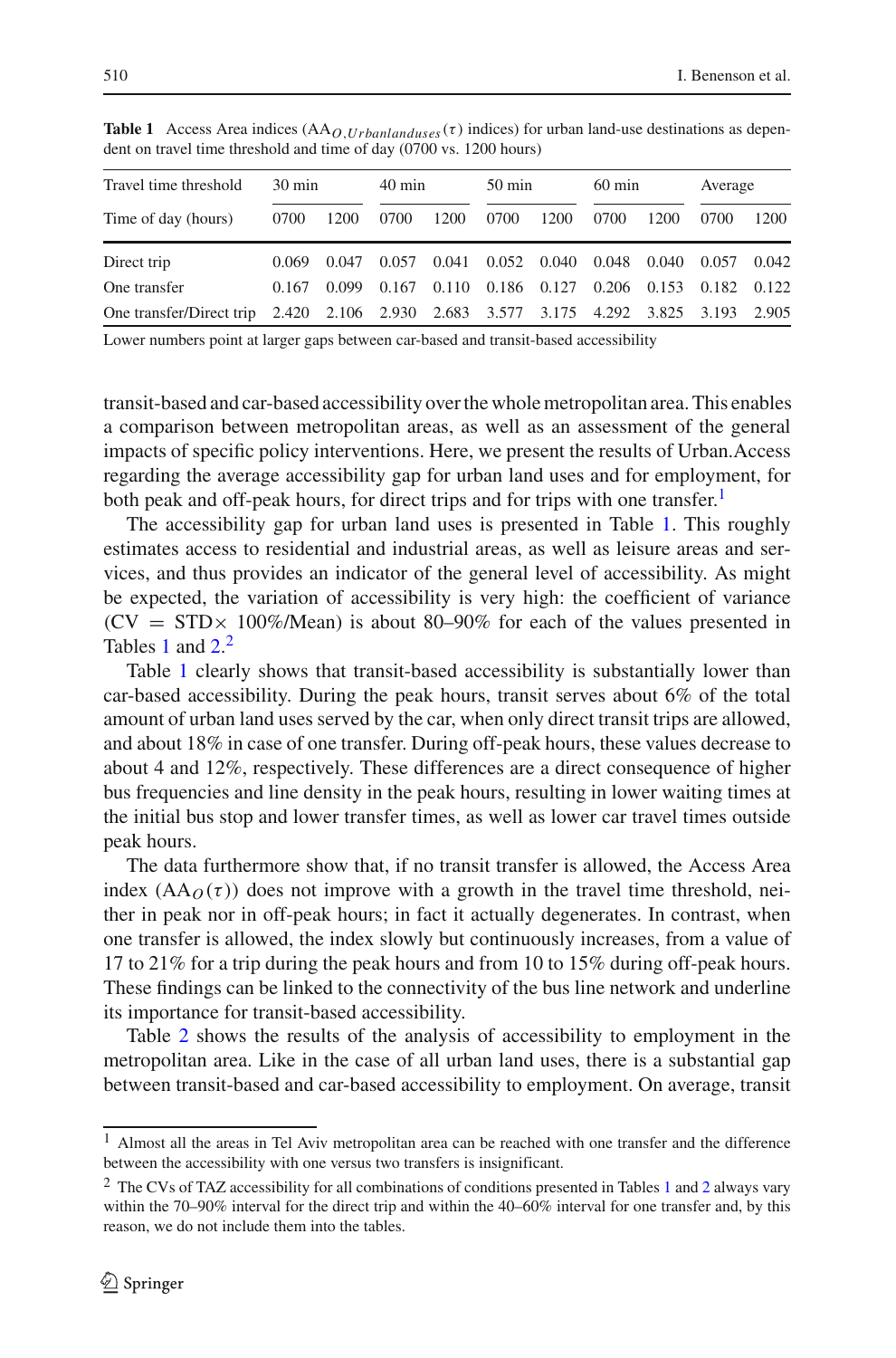| Travel time threshold                                                                | $30 \text{ min}$ |                                                 | $40 \text{ min}$ |      | $50 \text{ min}$ |        | $60 \text{ min}$ |                                                       | Average |       |
|--------------------------------------------------------------------------------------|------------------|-------------------------------------------------|------------------|------|------------------|--------|------------------|-------------------------------------------------------|---------|-------|
| Time of day (hours)                                                                  | 0700             | 1200                                            | 0700             | 1200 | 0700             | - 1200 | 0700             | 1200                                                  | 0700    | 1200  |
| Direct trip                                                                          |                  |                                                 |                  |      |                  |        |                  | 0.119 0.083 0.102 0.077 0.102 0.080 0.106 0.086 0.107 |         | 0.082 |
| One transfer                                                                         |                  | 0.263 0.169 0.266 0.193 0.308 0.231 0.356 0.287 |                  |      |                  |        |                  |                                                       | 0.298   | 0.220 |
| One transfer/Direct trip 2.210 2.036 2.608 2.506 3.020 2.888 3.358 3.337 2.785 2.683 |                  |                                                 |                  |      |                  |        |                  |                                                       |         |       |

<span id="page-12-0"></span>**Table 2** Access Area indices  $(AA_O, Emplovment(\tau))$  indices), for employment destinations, as dependent on travel time threshold and time of day (0700 vs. 1200 hours)

Lower numbers point to larger gaps between car-based and transit-based accessibility

travelers can directly reach about 11% of employment opportunities available to the car user at peak hours, and only 8% during off-peak hours. A transfer almost triples the accessibility ratio: to 30% during peak hours and to 22% during off-peak hours. However, even in case a transfer is allowed, the transit accessibility for employment is three to four times lower than that with the car. Just as in the case of accessibility to urban land uses, the direct accessibility does not depend on the travel time threshold, while transit accessibility grows from 26 to 36% during peak hours and from 17 to 29% during off-peak hours, with an increase of the threshold from 30 to 60 min.

Note that according to Tables [1](#page-11-1) and [2,](#page-12-0) job accessibility is, on average, about two times higher than urban area accessibility, for both a direct trip and a trip with one transfer. This reflects the fact that the transit network tends to be organized and scheduled towards major centers of employment, especially older inner city areas, while less intensively used routes, such as between different residential areas, tend to be poorly served by the transit system. This observation is further strengthened by the fact that, with an increasing travel time threshold, the difference between access to employment and access to all urban land grows.

## 5.2 Differences in accessibility gaps in the metropolitan area

The results presented above provide only a general picture of the accessibility gaps in the Tel Aviv metropolitan area. To gain further insight into the gaps, we present the GIS maps that Urban.Access generates. For reasons of space, we limit the analysis to accessibility to employment.

Figure [2](#page-13-0) presents typical maps generated by Urban.Access. They present the Access Area indices for employment, averaged over the distance from the city core and aggregated at the level of transport activity zones (TAZs) at peak hours. Note that the use of the ratio between transit-based and car-based accessibility areas at least partially eliminates the problem of the decrease in accessibility level close to the boundary of a study area, due to the fact that the areas outside the studied region are not included in the calculations. In our case both the car and bus access/service areas are truncated by the studied area and by using their ratio the effect of the situation outside the study area is largely neutralized.

According to the map, relative accessibility to employment gradually decreases from the metropolitan core to periphery. If no bus transfer is allowed, the Access Area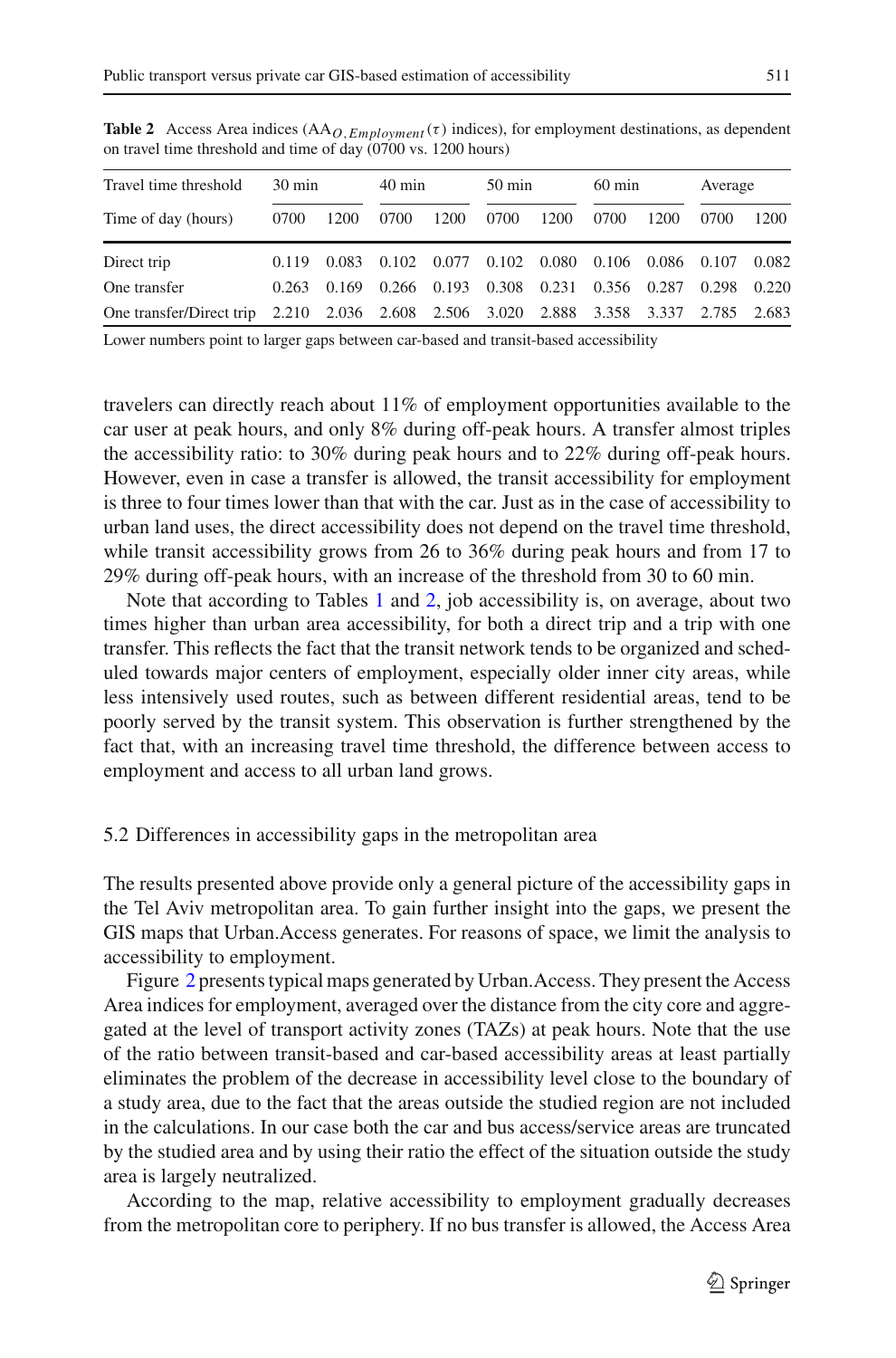

<span id="page-13-0"></span>**Fig. 2** Access Area index for employment averaged by the distance from the metropolitan core (**a**), (**b**), and at the resolution of transport activity zones (TAZs) within the metropolitan core (**c**), (**d**). For peak hours (0700 hours) and travel time threshold of 60 min. Maps **a** and **c** represent employment accessibility for direct transit trips; **b** and **d** for transit trips that include one transfer. A value of 0.05–0.10 implies that transit-based accessibility is between 5 and 10% of car-based accessibility

index decreases from  $0.15 - 0.10$  to  $0.07 - 0.03$ ; for the trips with one transfer the index decreases from  $0.50 - 0.40$  to  $0.20 - 0.10$ . In the same time, large part of the TAZs in the metropolitan area show large accessibility gap, especially if no bus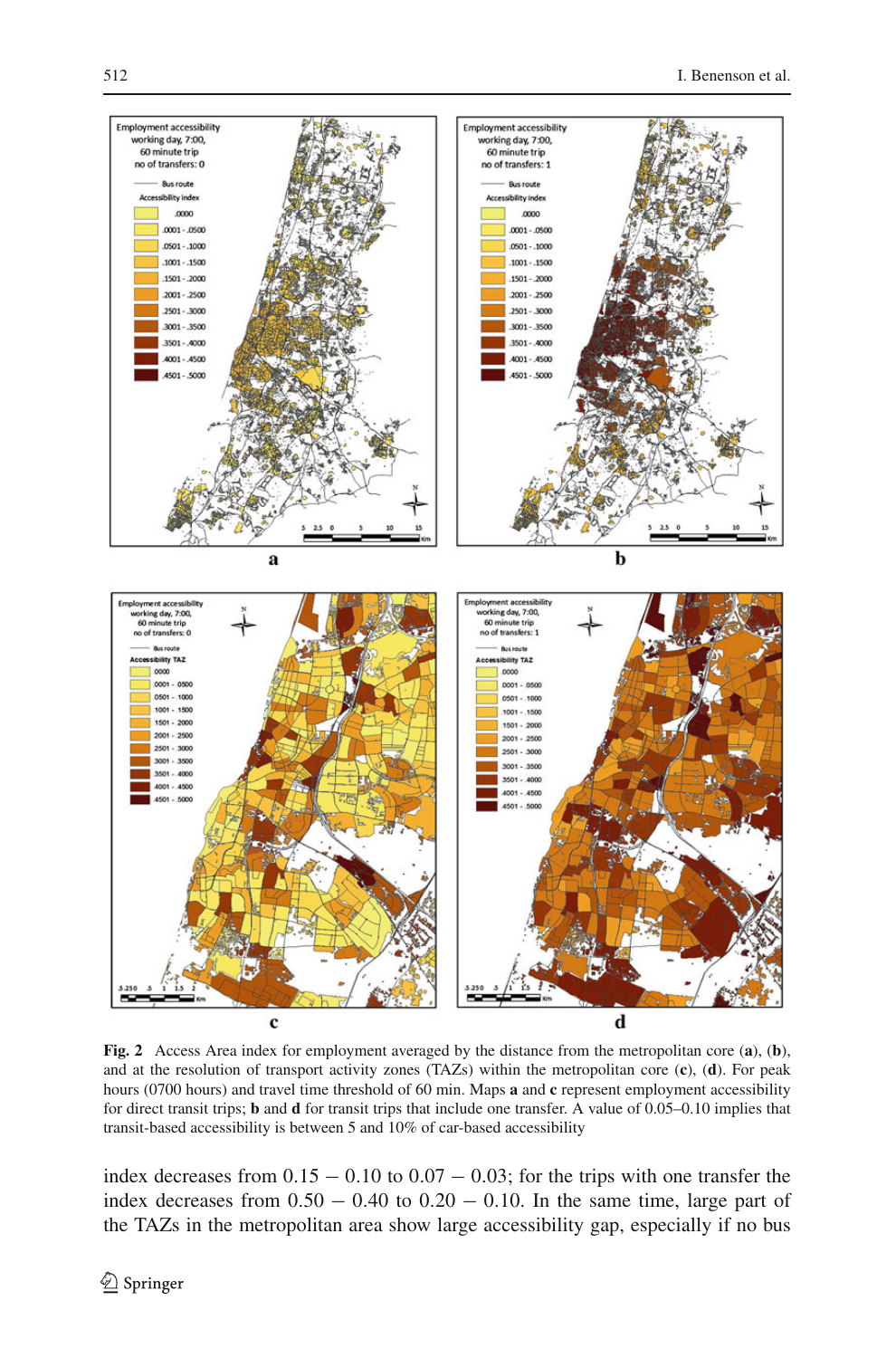| Access Area ratio | Share of TAZs $(\%)$ |          | Share of total population $(\%)$ |          |  |
|-------------------|----------------------|----------|----------------------------------|----------|--|
|                   | Direct               | Transfer | Direct                           | Transfer |  |
| $0.000 - 0.10$    | 53                   | 17       | 63.3%                            | 30.3%    |  |
| $0.101 - 0.20$    | 34                   | 10       | 28.9%                            | 13.8%    |  |
| $0.201 - 0.30$    | 12                   | 9        | 7.8%                             | 8.0%     |  |
| $0.301 - 0.40$    |                      | 11       | $0.0\%$                          | 8.9%     |  |
| $0.401 - 0.50$    | $\theta$             | 23       | $0.0\%$                          | 21.6%    |  |
| $0.501 - 1.00$    | $\Omega$             | 30       | $0.0\%$                          | 17.5%    |  |
| Total             | 100%                 | $100\%$  | 100.0%                           | 100.0%   |  |

<span id="page-14-1"></span>**Table 3** Total number and share of TAZs and population by level of Access Area ratio for employment, for peak hours (0700 hours) and travel time threshold of 60 min

transfer is allowed: For more than half of the TAZ, transit users have direct access to less than 10% of the employment that is accessible by car from the same area. The trips with one transfer provide essentially higher accessibility than the direct trips, but yet for half of the areas transit users have access to less than 40% of the employment compared to the car mode (Table [3\)](#page-14-1). This holds especially true for the areas located in the north, on the eastern border, and in the south-east of the metropolitan area. The population in these areas accounts for 60% of the total population of the metropolitan area (Table [3\)](#page-14-1). Interestingly enough, the metropolitan center (along the coast, recognizable by the small size of the TAZs) does not show the smallest accessibility gaps. Instead, the areas with a relatively small gap are located along major transit corridors, served by relatively fast and frequent bus services.

The accessibility patterns for direct trips and one transfer are basically similar. Large gaps can be found in the peripheral areas, as well as in a number of central city areas, especially for the direct trip (Fig. [2;](#page-13-0) Table [3\)](#page-14-1). The overall picture does improve when one transfer is allowed, as a substantial share of the TAZs is now fairly well served by transit (Fig. [2;](#page-13-0) Table [3\)](#page-14-1). However, even in this case, only 30% of TAZ and 18% of the population score higher than 50%, and only 3% of the TAZs and population scores higher than 60%. This is in contrast to the situation in some Asian cities, where transit-based accessibility is actually better is some areas than car-based accessibility (see e.g. [Kwok and Yeh 2004](#page-16-4)). Note that these findings, presented for a 60- min travel time threshold and peak hours only, remain valid for other travel time thresholds and times of day. Indeed, the correlation between the values of accessibility for time thresholds of 30, 40, 50, and 60 min and between the values of direct and one transfer accessibility is very high and varies between 0.85–0.95. For a large share of the TAZs, the Access Area ratio hardly depends on the travel time threshold or whether the traveler prefers a direct line or is prepared to make a transfer.

# <span id="page-14-0"></span>**6 Discussion**

The results found for the Tel Aviv metropolitan area show large gaps between carbased and transit-based accessibility, which are similar to those found in USA, which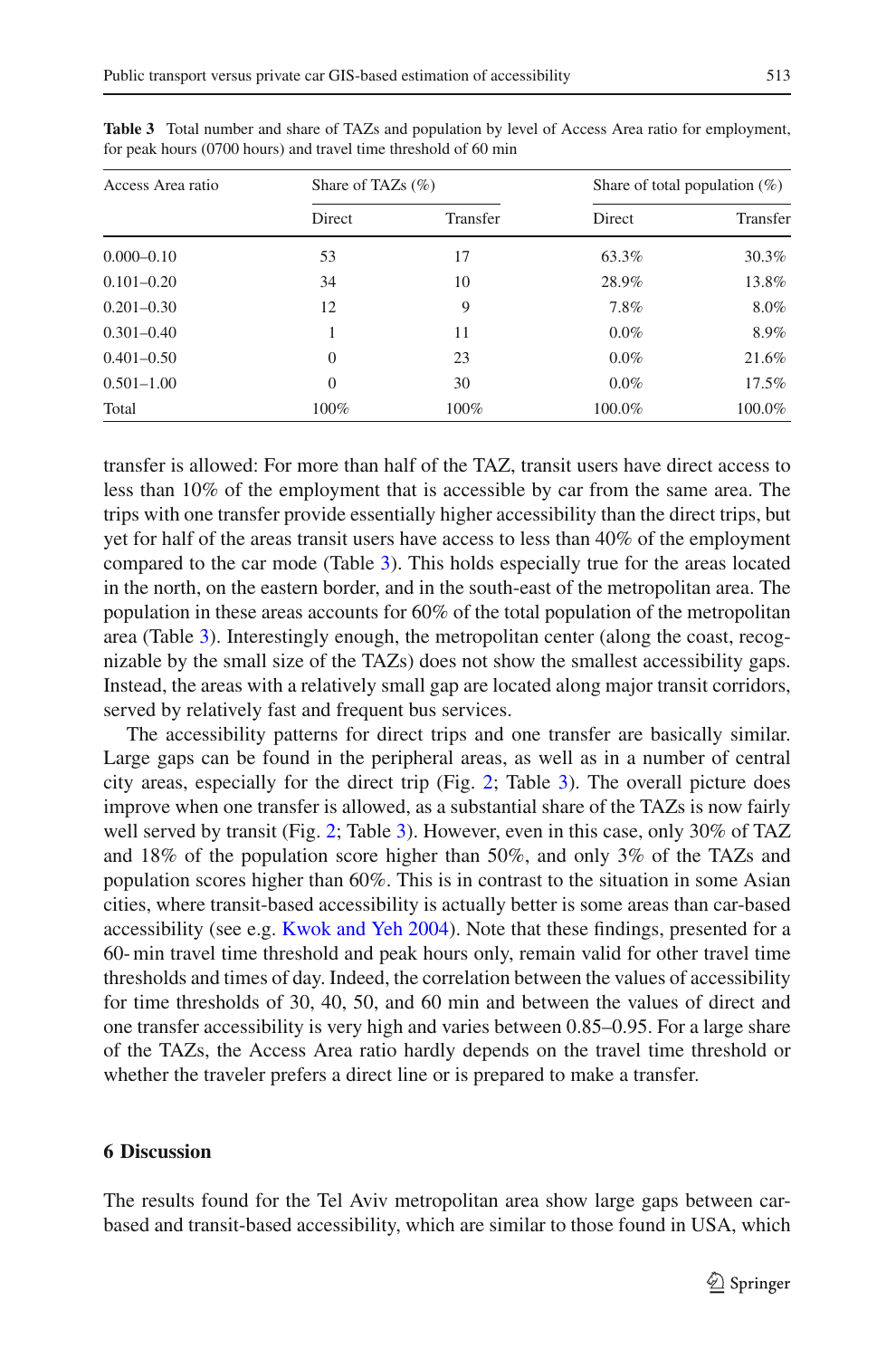is notorious for its poor transit network. For instance, [Hess](#page-16-7) [\(2005\)](#page-16-7) finds a car/transit job accessibility ratio of 1.7–8.2. In our terms, this amounts to an Access Area value of 12–59%. Based on the Urban.Access application, we find even lower values for many areas than the lowest value observed by Hess. In our opinion, this is not the result of a poorer transit system, but rather of a more detailed description of travel by transit in the Urban.Access application. The results found by [Blumenberg and Ong](#page-15-1) [\(2001](#page-15-1)), for two areas in the San Francisco area seem, at least at first sight, more comparable with the findings for Tel Aviv, with values, in our terms, of 2–19% for access to low-wage, feminized, jobs. The advantage of our relative view of accessibility is that these figures can be easily compared to those found for Tel Aviv, despite the fact that they capture accessibility to only part of the total employment.

Given the counter-intuitive finding that the results for Tel Aviv, with its relatively dense bus network, are largely comparable to those found in US cities, we conclude that a more detailed representation of travel by transit results in larger accessibility gaps. These large gaps can be ascribed to the distinction between direct trips and trips with transfers, to a detailed analysis of transit travel time at the level of individual addresses, and to the inclusion of both the estimated waiting time at the outset of a trip, and the walking and waiting times related to (bus) transfers, in the accessibility index.

The large gaps found in the analysis point to a larger than previously estimated automobile dependence, particularly in outlying areas of the Tel Aviv metropolitan area. These patterns are non-sustainable from the environmental point of view, as they increase the need to drive cars in order to gain access to services and employment, and result in greater inequity, as those dependent on public transit for access find themselves with less options. Thus there is a greater need than previously thought for adequate policy responses to redress this imbalance. In the short term, dedicated bus lanes on congested roads will improve the relative accessibility of transit users, by shortening their travel time while possibly increasing travel times for car-users. In the longer term, the development of more rapid mass transit using its own right of way and concentrating development around it, will allow a large share of development to concentrate in zones where the ratio between transit and car accessibility is high.

Hence, an adequate representation of the gap between transit and car accessibility is more than a scientific matter—it is a matter of great environmental and social importance.

**Open Access** This article is distributed under the terms of the Creative Commons Attribution Noncommercial License which permits any noncommercial use, distribution, and reproduction in any medium, provided the original author(s) and source are credited.

## **References**

<span id="page-15-1"></span>Blumenberg EA, Ong P (2001) Cars, buses, and jobs: welfare participants and employment access in Los Angeles. Transp Res Record J Transp Res Board 1756:22–31

<span id="page-15-0"></span>Bristow G, Farrington J et al (2009) Developing an evaluation framework for crosscutting policy goals: the Accessibility Policy Assessment Tool. Environ Plan A 41(1):48–62